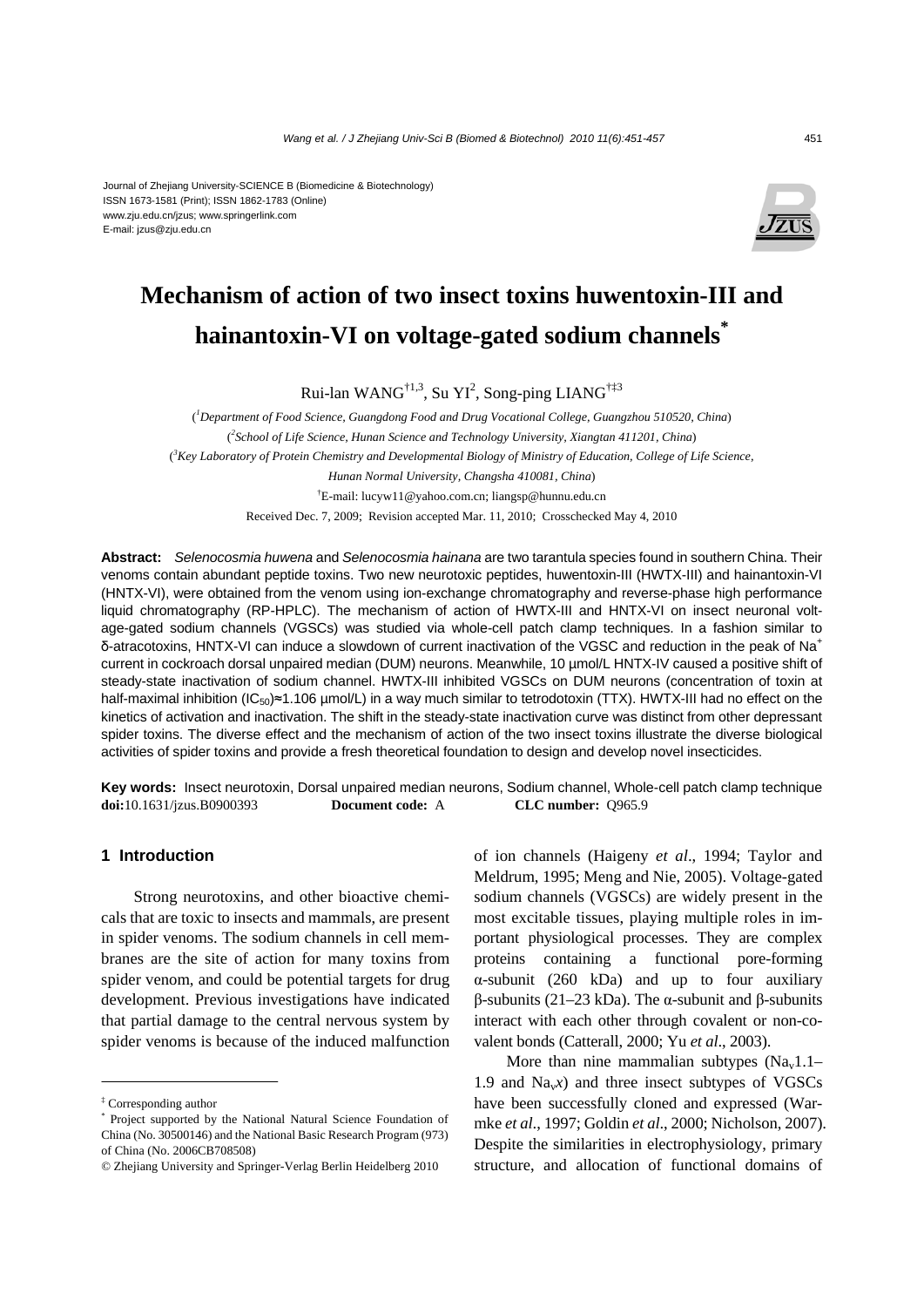VGSCs, the pharmacological properties of insect VGSCs are distinct from those of vertebrate subtypes (Zlotkin, 1999).

Two new neurotoxic peptides, huwentoxin-III (HWTX-III) and hainantoxin-VI (HNTX-VI), were recently isolated from the venoms of two Chinese tarantulas, *Selenocosmia huwena* and *Selenocosmia hainana*, respectively. They are identified to be ion channel toxins composed of 33 and 34 residues, respectively, and each includes 6 cystein amino acid residues, which are connected by multiple disulfide bonds (I-IV, II-V, and III-VI). Preliminary studies have indicated that the two toxins reversibly paralyze cockroaches for several hours, and HNTX-VI paralyzed a rat and blocked the neuromuscular transmission in the rat (Pan *et al*., 2002; Huang *et al*., 2003). The mechanism behind these effects remains unknown. The objective of this study is to determine the mechanism of action of HWTX-III and HNTX-VI on insect VGSCs.

#### **2 Materials and methods**

#### **2.1 Venoms and animals**

The venoms from female adult *S. huwena* and *S. hainana* were collected based on the method described by Shu and Liang (1999). The cockroach *Periplaneta americana* was from our laboratory stock.

#### **2.2 Toxins and reagents**

HWTX-III and HNTX-VI were purified from venoms of Chinese tarantulas *S. huwena* and *S. hainana* via a combination of ion-exchange chromatography and reverse-phase high performance liquid chromatography (RP-HPLC) using the methodology adapted from Pan *et al*. (2002) and Huang *et al*. (2003). The purity of the two toxins was over 98%, as assessed by RP-HPLC and mass spectrometry analyses. All reagents used were of analytical grade.

#### **2.3 Cell isolation procedure**

Dorsal unpaired median (DUM) neurons were acutely dissociated from the terminal abdominal ganglion (TAG) of the cockroach *P. americana*. The dissociated neuron cells were cultivated in a shortterm primary culture for 2–3 h. Briefly, mature cockroaches were sacrificed using 75% (v/v) alcohol and washed in a saline solution (200 mmol/L NaCl, 4 mmol/L  $MgCl<sub>2</sub>$ , 3.1 mmol/L KCl, 10 mmol/L hydroxyethyl piperazine ethanesulfonic acid (HEPES), and 50 mmol/L sucrose at pH 7.4). After cleaning the enteron, the TAG was excised, digested, and incubated in a saline solution (200 mmol/L NaCl, 4 mmol/L MgCl<sub>2</sub>, 3 mmol/L KCl, 5 mmol/L CaCl<sub>2</sub>, 50 mmol/L sucrose, and 10 mmol/L HEPES at pH 7.4), with 0.5 mg/ml collagenase (type IA) and 0.5 mg/ml trypsin (type III) for 3 min at room temperature. The enzymatic digestion was halted using culture medium in culture dishes. The culture medium was composed of 200 mmol/L NaCl, 4 mmol/L  $MgCl<sub>2</sub>$ ,  $3$  mmol/L KCl,  $5$  mmol/L CaCl<sub>2</sub>,  $50$  mmol/L sucrose, 10 mmol/L HEPES, 5% (w/v) fetal bovine serum, 50 U/ml streptomycin, and 50 U/ml penicillin (pH 6.8). The isolated DUM cells were fostered in a 5%  $CO<sub>2</sub>$ incubator at 28 °C for 2–3 h before the experiment.

### **2.4 Solution preparation**

The sodium currents from cockroach DUM neurons were recorded using an external solution containing 100 mmol/L NaCl, 4 mmol/L KCl, 2 mmol/L CaCl<sub>2</sub>, 10 mmol/L D-glucose, 10 mmol/L HEPES, 50 mmol/L choline-Cl, 20 mmol/L tetraethylammonium chloride (TEA-Cl), 1 mmol/L 4-aminopyridine (4-AP), and  $0.02$  mmol/L CdCl<sub>2</sub>·2.5H<sub>2</sub>O at pH 6.8, and an internal solution of 100 mmol/L CsF, 40 mmol/L CsCl, 10 mmol/L HEPES, 3 mmol/L  $MgCl_2·6H_2O$ , 10 mmol/L ethyleneglycol bis(2-aminoethyl ether) tetraacetic acid (EGTA) and 10 mmol/L TEA-Cl, at pH 7.0.

### **2.5 Electrophysiological recordings**

The electrophysiological recordings of HNTX-VI and HWTX-III were obtained according to the methodology described by Xiao and Liang (2003b). Sodium currents were recorded from experimental cells using an EPC-9 patch-clamp amplifier (HEKA Electronics, Germany) under a whole-cell patch clamp configuration at room temperature (22–25 °C).

#### **2.6 Data analysis**

Experimental data were obtained and statistical analysis was conducted using Pulse+Pulsefit 8.0 (HEKA Electronics, Germany) and SigmaPlot 9.0 (Sigma, USA). The data in the study are described as mean±standard error (SE). The fast inactivation was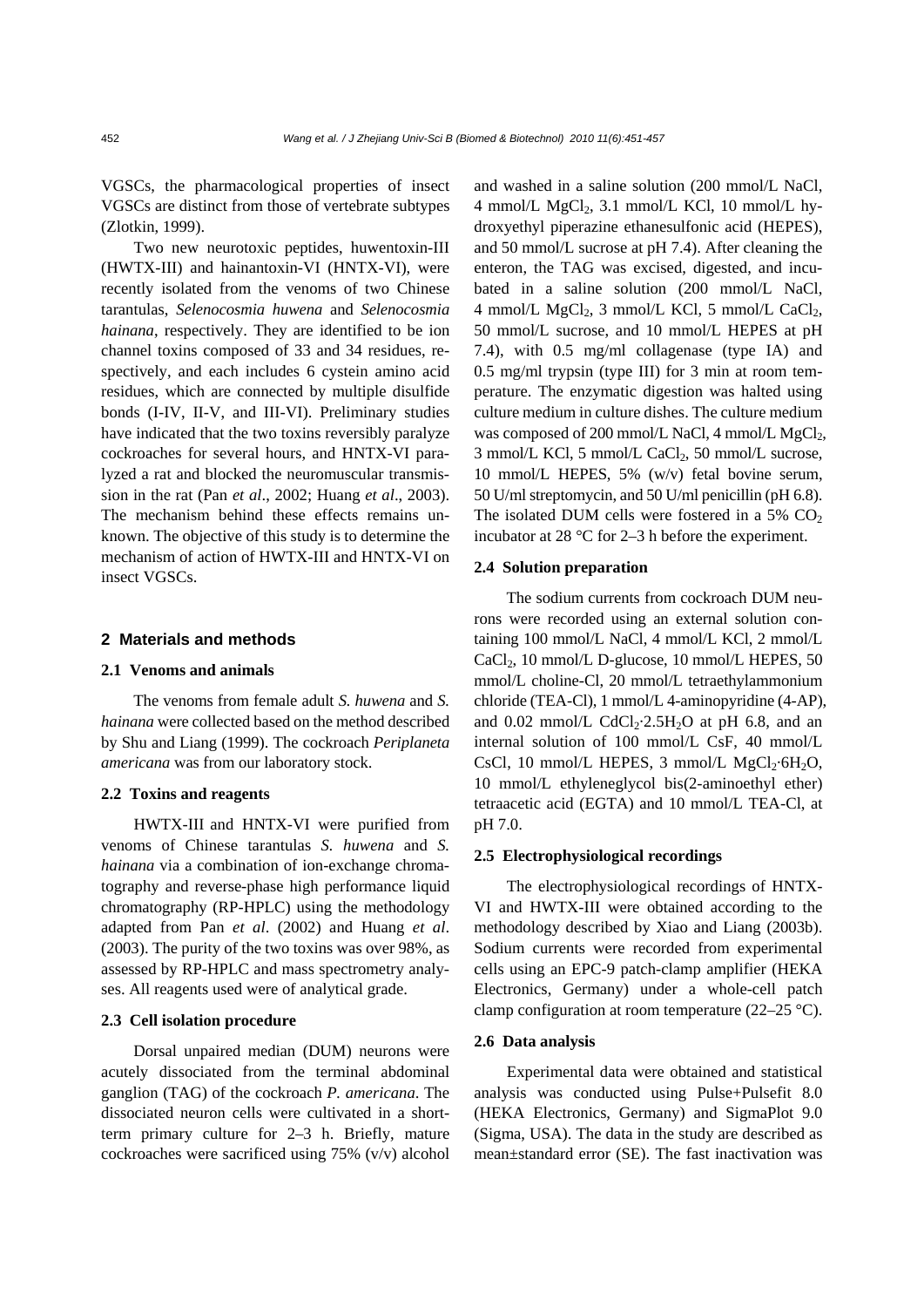assayed by calculating the  $I_{5 \text{ ms}}/I_{\text{peak}}$  ratio, where  $I_{5 \text{ ms}}$ is the current measured at the depolarization of 5 ms (Alami *et al.*, 2003), and  $I_{\text{peak}}$  is the peak amplitude. The statistical significance of the toxin effect was determined using paired Student's *t*-test with *P*<0.05 considered significant.

The curves were fit with concentrationdependent inhibition (%) and steady-state sodium channel inactivation  $(I_{\text{test}}/I_{\text{max}})$  obtained from the Boltzmann equations given below:

Inhibition (%)=100/[1+exp(C–IC<sub>50</sub>)/K], (1)

\n
$$
I_{\text{test}}/I_{\text{max}}=1/[1+\exp(V-V_{1/2})/K]. \tag{2}
$$

In Eq. (1),  $IC_{50}$  is the concentration of toxin at half-maximal inhibition, *K* is the slope factor, and *C* is the toxin concentration. In Eq.  $(2)$ ,  $I_{\text{test}}$  is the peak amplitude of  $I_{\text{Na}}$  at −10 mV test pulse from a holding potential of −130 to −20 mV, and *I*<sub>max</sub> is the maximal peak amplitude.  $V_{1/2}$  is the voltage at half-inactivation, and *V* is the test voltage.

#### **3 Results**

## **3.1 Effects of HNTX-VI and HWTX-III on insect sodium currents**

The HNTX-VI and HWTX-III action on insect VGSCs was characterized in *P. americana* DUM neurons. Multiple ion channels are expressed in the insect DUM neurons, where underlie spontaneous electrical activities. All VGSCs in cockroach DUM neurons, however, are tetrodotoxin-sensitive (TTX-S) isoforms (Szeto *et al*., 2000).

The effects of HNTX-VI and HWTX-III on insect DUM neuron  $Na<sup>+</sup>$  currents are shown in Fig. 1  $(n=6)$ . The sodium currents were induced by a 50-ms step depolarization ranging from −80 to −10 mV every second. We found that HNTX-VI inhibited sodium channel inactivation and reduced control peak current amplitudes, while HWTX-III only inhibited inward sodium currents and did not alter activation or inactivation (Fig. 1a). The efficiency of HNTX-VI on inactivation was determined by calculating the  $I_{\rm 5 \, ms}/I_{\rm peak}$  ratio. The  $I_{\rm 5 \, ms}/I_{\rm peak}$  ratio is an estimate of the probability for the channel that is not inactivated after 5 ms. The HNTX-VI at 10 μmol/L delayed the channel inactivation of currents by  $(67.8\pm7.7)\%$  (Fig.

1c). In parallel, HNTX-VI reduced the peak current amplitude by  $(56.1\pm9.8)\%$ , while the inhibition and reduction were facilitated in a dose-dependent manner; their  $IC_{50}$  values were determined to be 0.3 and 5.2 μmol/L, respectively (Fig. 1b left and Fig. 1c). Furthermore, the reduction of HWTX-III on the current amplitude also followed a dose-dependent pattern. The  $IC_{50}$  estimated from the concentration-effect curve was 1.106 μmol/L (Fig. 1b, right). The rat dorsal root ganglion contains all types of mammalian subtype sodium channels except  $Na<sub>v</sub>1.5$  and  $Na<sub>v</sub>1.4$ . Therefore, HWTX-III was tested on the sodium channels from adult rat dorsal root ganglion neurons;



**Fig. 1 Effects of HNTX-VI and HWTX-III on insect DUM neuron sodium currents**

All current traces were induced by depolarizing the cell from a holding potential ranging from −80 to −10 mV. The duration of the test pulse was 20 ms. (a) 1 μmol/L of HNTX-VI and 100 nmol/L of HWTX-III changed the sodium currents in insect neurons; (b) The concentrationdependent effect of HNTX-VI and HWTX-III on sodium currents in insect DUM neurons; (c) Dose-dependent inhibition of sodium current inactivation by HNTX-VI (mean± SE) measured from 5−8 separated experimental cells. The points were fit based on Boltzmann Eq. (1).  $C_{HNTX-VI}$  and  $C_{\text{HWTX-III}}$  are the concentrations (mol/L) of  $\overline{\text{HNTX-VI}}$  and HNTW-III, respectively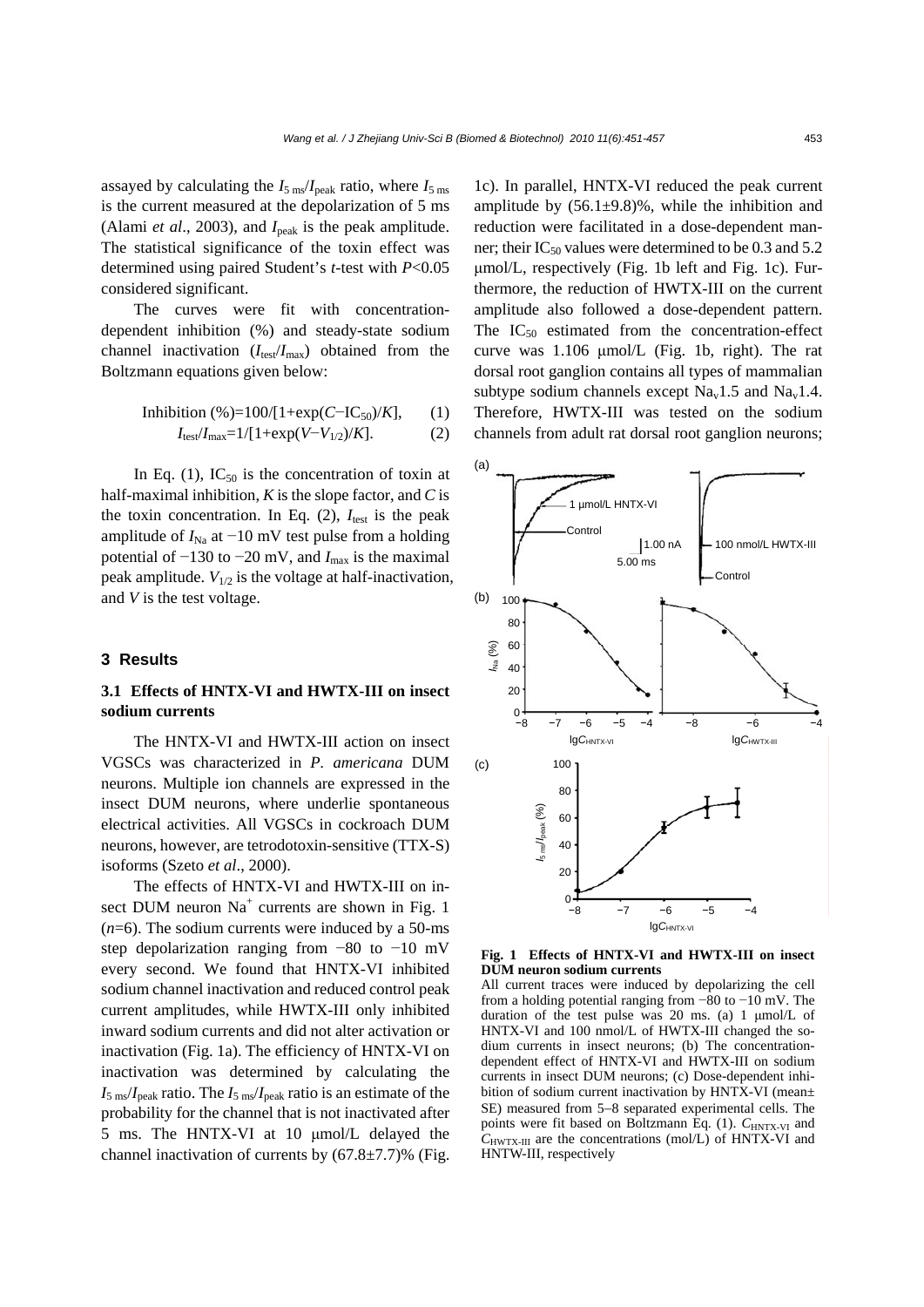however, no effect was detected (data not shown). Furthermore, HWTX-III displayed strong effect on insect sodium channel with  $IC_{50}$  about 1 µmol/L. Therefore, HWTX-III could be an insect-specific neurotoxin.

# **3.2 Effects of HNTX-VI and HWTX-III on the current-voltage relationship of insect sodium channels**

Current-voltage plots were measured using test voltage pulses ranging from −80 to +60 mV in a 10-mV step from a holding potential of −80 mV. As shown in Fig. 2  $(n=6)$ , 10  $\mu$ mol/L of the HNTX-VI treatment failed to shift the threshold potential of



**Fig. 2 Effects of HNTX-VI and HWTX-III on the current-voltage relationship of sodium channels** 

(a)  $Na<sup>+</sup>$  currents were elicited by a series of 20 ms depolarizations ranging from −80 to +60 mV in 10-mV steps applied from a holding potential of −80 mV; (b) The *I*/*V* curves showed the relationships between current traces of control and after addition of  $10 \mu$ mol/L HNTX-VI.  $I_{5 \text{ ms}}$  was the current inactivated at 5 ms; (c) The *I*/*V* curves show the relationship between current traces of control and after addition of HWTX-III

sodium channel activation. This treatment, however, also caused an increase in the threshold potential around 10 mV in the active voltage of the peak inward current and the reverse potential. The data points clearly show that peak  $I_{\text{Na}}$  was decreased and  $I_{\text{5 ms}}$  was induced by toxin treatment between −50 and +45 mV (Fig. 2b). No significant changes were observed, however, in the HWTX-III activation threshold and the active voltage of inward peak currents. Similarly, there was no membrane reversal potential observed (Fig. 2c). HWTX-III showed no effect on the activation and inactivation kinetics of the insect neuron VGSCs, and also no change in the ion selectivity of the channels.

# **3.3 Effects of HNTX-VI and HWTX-III on steadystate inactivation of insect sodium channels**

The effects of these toxins on steady-state inactivation were investigated using standard two-pulse protocol as shown in Fig. 3 (*n*=6). After HNTX-VI treatment, the midpoint voltage  $(V_{1/2})$  was shifted only by +3.6 mV (−50.7 mV→−47.1 mV), implying that a modulation of HNTX-VI on the steady-state inactivation potential of the sodium channels was not significant. In addition, HNTX-VI at 10 μmol/L showed a non-inactivating component at prepulse test potential to a depolarization deeper than −55 mV (Fig. 3c, left), revealing an incomplete inactivation of the insect sodium currents. HWTX-III did not affect the steady-state inactivation kinetics of the VGSC currents. With HWTX-III at 5 µmol/L, the midpoint voltage  $(V_{1/2})$  and slope value  $(K)$  were (−55.72±0.38) mV and (−5.43±0.46), respectively. Similarly, the control treatment also indicated the values for  $V_{1/2}$  and *K* to be (−55.48±0.45) mV and (−4.67±0.35), respectively (Fig. 3c, right). These results suggest that HWTX-III did not interact with the VGSCs in an inactivated state.

## **4 Discussion**

Sodium channels are widely distributed within insect neuron membranes. They represent an important structural factor that controls cellular excitability in biological systems. Therefore, sodium channels are targeted by a variety of animal toxins to immobilize and/or kill their prey. Many animals have evolved a venom gland to secrete a wide variety of these toxins.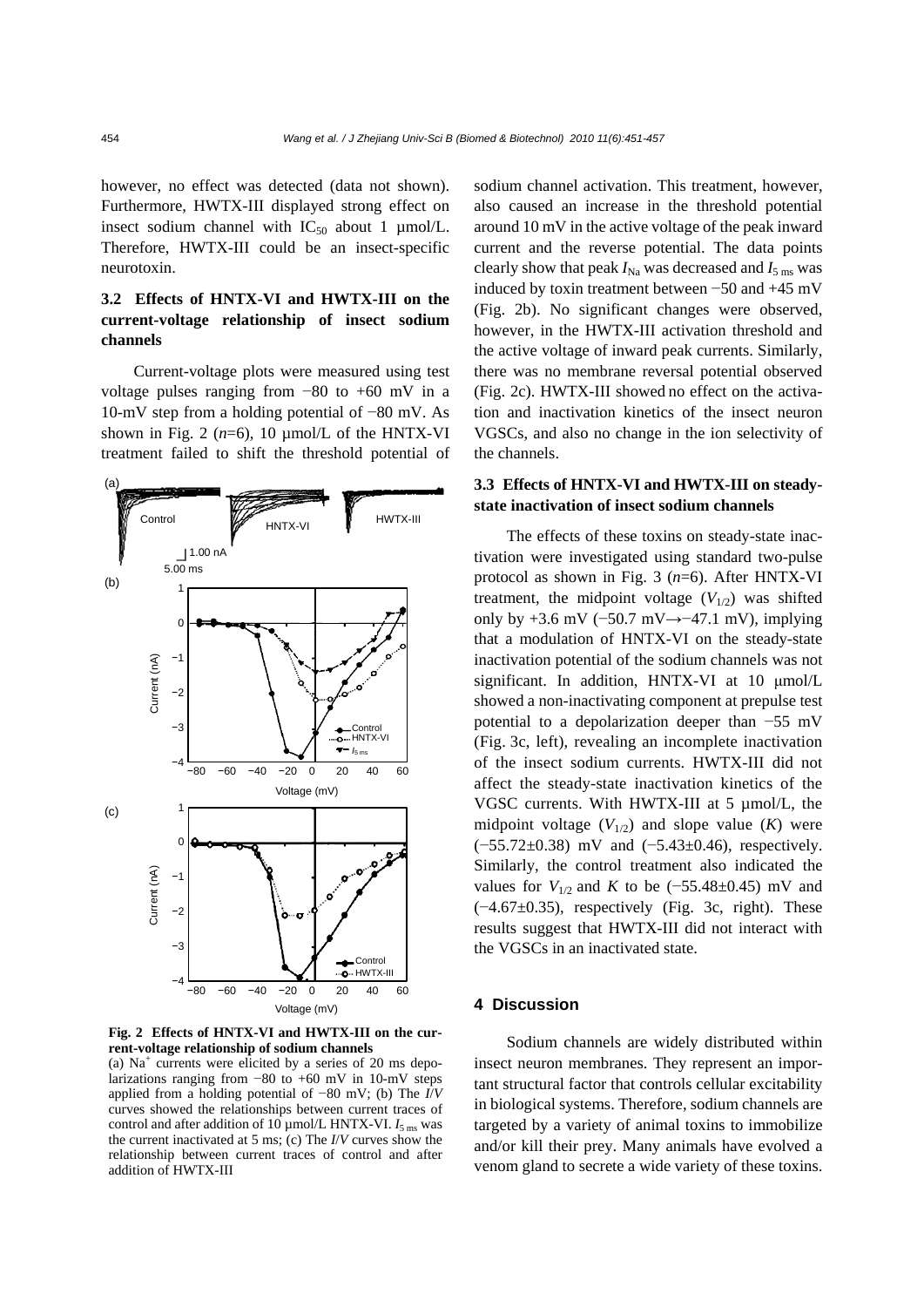

**Fig. 3 Effects of HNTX-VI and HWTX-III on the steadystate inactivation of sodium channels** 

A conventional two-pulse voltage-clamp protocol was used. Sodium currents were elicited by a 50-ms depolarizing potential of −10 mV from various prepulse potentials for 500 ms ranging from −130 to −20 mV with a 10-mV increment. (a) Typical current traces were obtained following a 50-ms test pulse to −10 mV from prepulse potentials of −60,  $-50$ ,  $-40$ , and  $-30$  mV; (b) Typical current traces were obtained following a 50-ms depolarization to −10 mV from prepulse potentials of −90, −60, −50, and −40 mV; (c) Ratios of  $I_{\text{test}}$  to  $I_{\text{max}}$  were fit using the Boltzmann equation

Our preliminary studies show that cockroaches are reversibly paralyzed by HNTX-VI and HWTX-III for several hours. Therefore, the activity of these toxins is likely to target the sodium channel in the insect neuron cells. VGSCs toxins are classified into two groups based on their immunological properties: blockers and modulators. The blockers include tetrodotoxin (TTX), saxitoxin, and μ-conotoxins that occlude the channel pore by binding to site 1 to block inward sodium currents (Shon *et al*., 1998). The modulators include δ-atracotoxin, sea anemone toxins, and scorpion α-toxins that modulate the processes of VGSCs kinetics by binding to neuronal sites 2–6 (Rogers *et al*., 1996; Nicholson *et al*., 1998; Richard Benzinger *et al*., 1999).

The action of HNTX-VI and HWTX-III on VGSCs in cockroach *Periplaneta americana* DUM neurons was characterized using the whole-cell voltage clamp technique. We found the mechanism of action of the two insect toxins on VGSCs to be different. HNTX-VI caused a significant slowdown in the  $Na<sup>+</sup>$  current inactivation and reduction in peak current amplitudes on insect DUM neurons (Fig. 1). These observations suggested that HNTX-VI might modulate the activities of insect sodium channels in a manner similar to δ-atracotoxins, which increased the recovery rate from channel inactivation by binding to neuronal site 3 (Nicholson *et al*., 1998). In the presence of HNTX-VI, no significant shift was detected on steady-state inactivation kinetics; however, the production of a non-inactivating component at prepulse potential was found to be more positive than −55 mV, similar to δ-ACTX-Hv1a (Grolleau *et al*., 2001), but different from the spider toxin Tx4 (6-1) (de Lima *et al*., 2002). These actions suggest that HNTX-VI could be an excitatory spider toxin (Li *et al*., 2004). HWTX-III was found, however, to depress the amplitude of the  $Na<sup>+</sup>$  currents on cockroach DUM neurons, which is different in effect from that of HNTX-VI. No changes in the activation voltage threshold and the membrane reversal potential of HWTX-III were observed, indicating that HWTX-III did not change the ion selectivity in the channels. HWTX-III has no effect on the activation and inactivation kinetics. Therefore, we infer that HWTX-III belongs to the class of depressant insect toxins. Furthermore, HWTX-III did not cause significant change in the steady-state inactivation curve, indicating the activity of HWTX-III to be distinct from other depressant spider toxins, such as HNTX-I (Li *et al*., 2003), HWTX-I (Wang *et al*., 2007), HNTX-V (Xiao and Liang, 2003a), and HNTX-III (Xiao and Liang, 2003b).

In conclusion, HNTX-VI and HWTX-III are two insect toxins that alternate VGSCs. Their action is complex, with HNTX-VI slowing sodium channel inactivation and HWTX-III selectively blocking insect sodium channels. These two toxins cause diverse effects and their mechanism of action demonstrate the diversity of spider toxins, providing a theoretical foundation for designing and developing more effective and safer insecticides.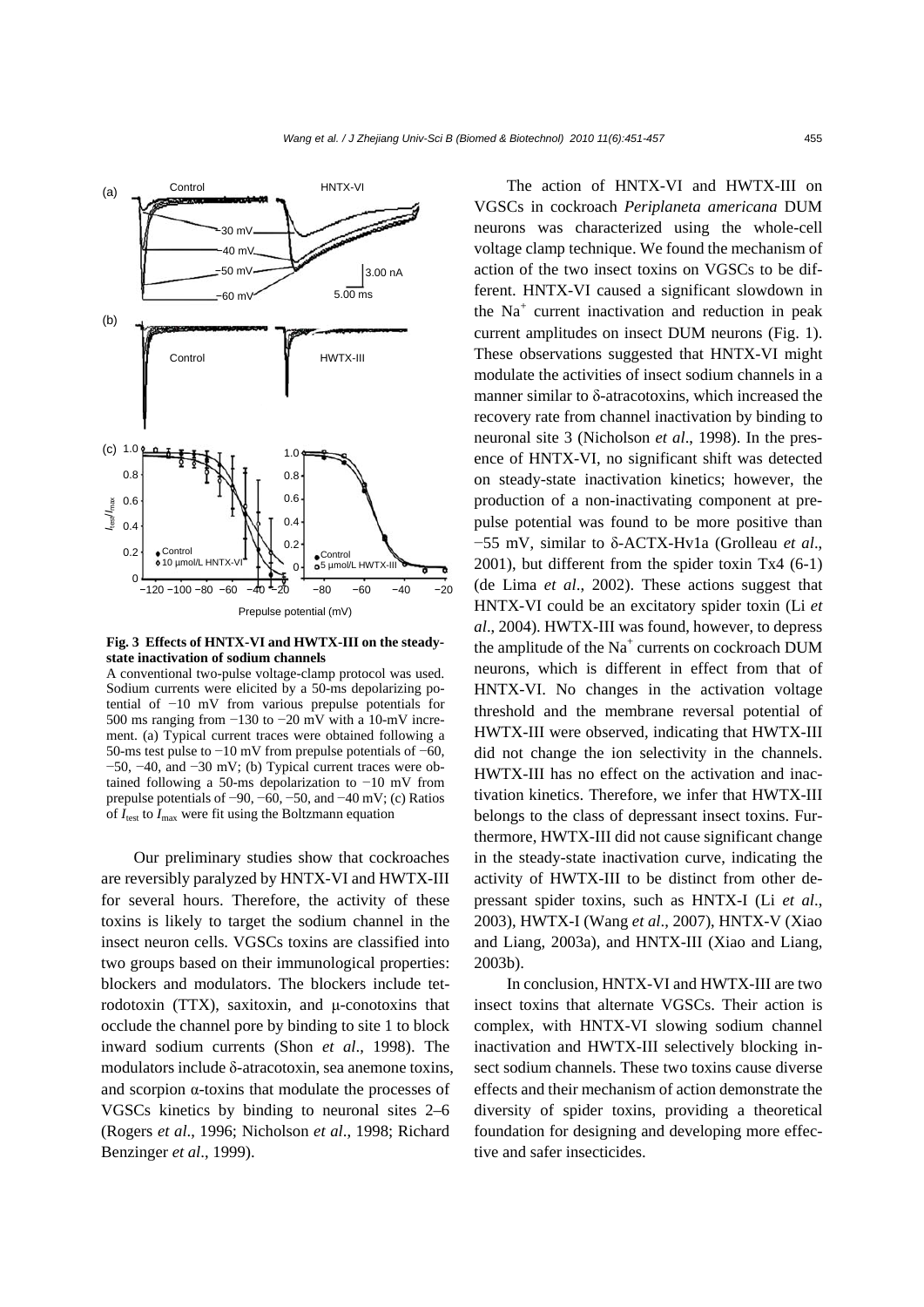#### **References**

- Alami, M., Vacher, H., Bosmans, F., Devaux, C., Rosso, J.P., Bougis, P.E., Tytgatt, J., Darbon, H., Martin-Eauclaire, M.F., 2003. Characterization of Amm VIII from *Androctonus mauretanicus mauretanicus*: a new scorpion toxin that discriminates between neuronal and skeletal sodium channels. *Biochemical Journal*, **375**(3):551-560. [doi:10.1042/BJ20030688]
- Catterall, W.A., 2000. From ionic currents to molecular mechanisms: the structure and function of voltage-gated sodium channels. *Neuron*, **26**(1):13-25. [doi:10.1016/S08 96-6273(00)81133-2]
- de Lima, M.E., Stankiewicz, M., Hamon, A., Figueiredo, S.G., Cordeiro, M.N., Diniz, C.R., Martin-Eauclaire, M.F., Pelhate, M., 2002. The toxin Tx4 (6-1) from the spider Phoneutria nigriventer slows down Na<sup>+</sup> current inactivation in insect CNS via binding to receptor site 3. *Journal of Insect Physiology*, **48**(1):53-61. [doi:10.1016/S0022-1910 (01)00143-3]
- Goldin, A.L., Barchi, R.L., Caldwell, J.H., Hofmann, F., Howe, J.R., Hunter, J.C., Kallen, R.G., Mandel, G., Meisler, M.H., Netter, Y.B., *et al*., 2000. Nomenclature of voltage-gated sodium channels. *Neuron*, **28**(2):365-368. [doi:10.1016/S0896-6273(00)00116-1]
- Grolleau, F., Stankiewicz, M., Birinyi-Strachan, L.C., Wang, X.H., Nicholson, G.M., Pelhate, M., Lapied, B., 2001. Electrophysiological analysis of the neurotoxic action of a funnel-web spider toxin, δ-atracotoxin-HV1a on insect voltage-gated Na<sup>+</sup> channels. *The Journal of Experimental Biology*, **204**(4):711-721.
- Haigeny, M.C., Lakatta, E.G., Stern, M.D., Silverman, H.S., 1994. Sodium channel blockade reduces hypoxic sodium loading and sodium-dependent calcium loading. *Circulation*, **90**(1):391-399.
- Huang, R.H., Liu, Z.H., Liang, S.P., 2003. Purification and characterization of a neurotoxic peptide huwentoxin-III and a natural inactive mutant from the venom of the spider *Selenocosmia huwena* Wang (*Ornithoctonus huwena* Wang). *Acta Biochimica et Biophysica Sinica*, **35**(11): 976-980.
- Li, D., Xiao, Y., Hu, W., Xie, J., Bosmans, F., Tytgat, J., Liang, S., 2003. Function and solution structure of hainantoxin-I, a novel insect sodium channel inhibitor from the Chinese bird spider Selenocosmia hainana. *FEBS Letters*, **555**(3): 616-622. [doi:10.1016/S0014-5793(03)01303-6]
- Li, D.L., Xiao, Y.C., Xu, X., Xiong, X., Lu, S.Y., Liu, Z.H., Zhu, Q., Wang, M.C., Gu, X.C., Liang, S.P., 2004. Structure-activity relationships of hainantoxin-IV and structure determination of active and inactive sodium channel blockers. *Journal of Biological Chemistry*, **279**(36): 37734-37740. [doi:10.1074/jbc.M405765200]
- Meng, Z.Q., Nie, A.F., 2005. Enhancement of sodium metabisulfite on sodium currents in acutely isolated rat hippocampal CA1 neurons. *Environmental Toxicology*

*and Pharmacology*, **20**(1):35-41. [doi:10.1016/j.etap.2004. 10.003]

- Nicholson, G.M., 2007. Insect-selective spider toxins targeting voltage-gated sodium channels. *Toxicon*, **49**(4):490-512. [doi:10.1016/j.toxicon.2006.11.027]
- Nicholson, G.M., Walsh, R., Little, M.J., Tyler, M.I., 1998. Characterisation of the effects of robustoxin, the lethal neurotoxin from the Sydney funnel-web spider *Atrax robustus*, on sodium channel activation and inactivation. *Pflügers Archiv-European Journal of Physiology*, **436**(1): 117-126. [doi:10.1007/s004240050612]
- Pan, J.Y., Hu, W.J., Liang, S.P., 2002. Purification, sequencing and characterization of hainantoxin-VI, a neurotoxin from the Chinese bird spider *Selenocosmia hainana*. *Zoological Research*, **23**(4):280-283 (in Chinese).
- Richard Benzinger, G., Tonkovich, G.S., Hanck, D.A., 1999. Augmentation of recovery from inactivation by site-3 Na channel toxins. A single-channel and whole-cell study of sustained currents. *The Journal of General Physiology*, **113**(2):333-346. [doi:10.1085/jgp.113.2.333]
- Rogers, J.C., Qu, Y., Tanada, T.N., Scheuer, T., Catterall, W.A., 1996. Molecular determinants of high affinity binding of alpha-scorpion toxin and sea anemone toxin in the S3–S4 extracellular loop in domain IV of the Na<sup>+</sup> channel alpha subunit. *Journal of Biological Chemistry*, **271**(27):15950-15962. [doi:10.1074/jbc.271.27.15950]
- Shon, K.J., Olivera, B.M., Watkins, M., Jacobsen, R.B., Gray, W.R., Floresca, C.Z., Cruz, L.J., Hillyard, D.R., Brink, A., Terlau, H., *et al*., 1998. μ-Conotoxin PIIIA, a new peptide for discriminating among tetrodotoxin-sensitive Na channel subtypes. *The Journal of Neuroscience*, **18**(12): 4473-4481.
- Shu, Q., Liang, S.P., 1999. Purification and characterization of huwentoxin-II, a neurotoxic peptide from the venom of the Chinese bird spider Selenocosmia huwena. *Journal of Peptide Research*, **53**(5):486-491. [doi:10.1034/j.1399- 3011.1999.00039.x]
- Szeto, T.H., Birinyi-Strachan, L.C., Smith, R.W., Connor, M., Christie, M.J., King, G., Nicholson, G.M., 2000. Isolation and pharmacological characterisation of δ-atracotoxin-Hv1b, a vertebrate-selective sodium channel toxin. *FEBS Letters*, **470**(3):293-299. [doi:10.1016/S0014-5793(00) 01339-9]
- Taylor, C.P., Meldrum, B., 1995. Na<sup>+</sup> channels as targets for neuroprotective drugs. *Trends in Pharmacological Sciences*, **16**(9):309-316. [doi:10.1016/S0165-6147(00)890 60-4]
- Wang, M.C., Guan, X., Liang, S.P., 2007. The cross channel activities of spider neurotoxin huwentoxin-I on rat dorsal root ganglion neurons. *Biochemical and Biophysical Research Communications*, **357**(3):579-583. [doi:10.1016/j. bbrc.2007.02.168]
- Warmke, J.W., Reenan, R.A., Wang, P., Qian, S., Arena, J.P., Wang, J., Wunderler, D., Liu, K., Kaczorowski, G.J.,